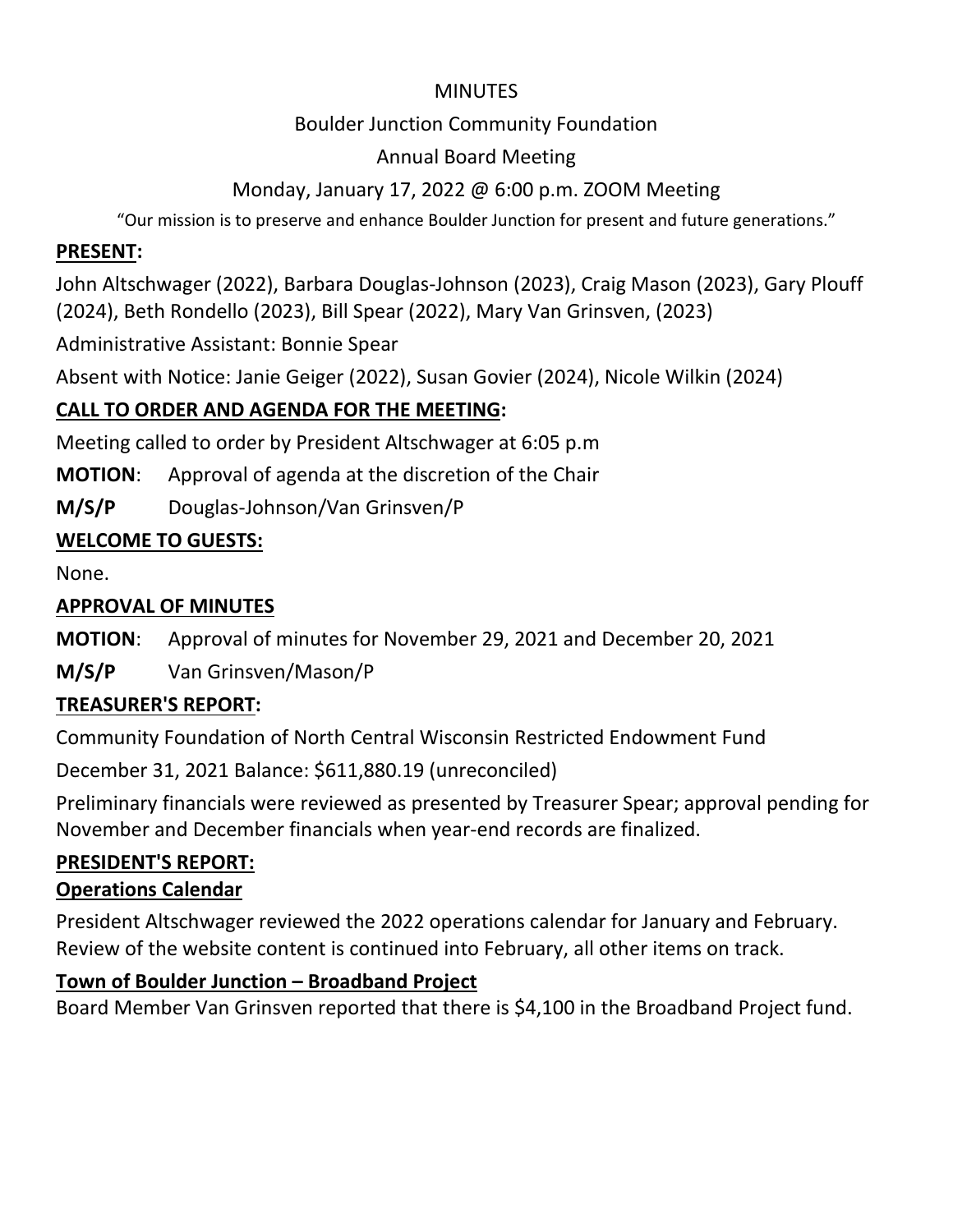## **Town of Boulder Junction - North Creek Trail Loop Project**

Van Grinsven reported that as of the end of December there is \$178,944.94 in the North Creek Loop Trail fund. Town of Boulder Junction will be going out to bid in the Spring for Phase 1. Phase 1 construction is expecting to begin in 2022. The North Creek Loop Trail committee is waiting for replies to 2022 grant applications. Once Phase II grant applications have been awarded, the amount to be raised will be determined and fundraising will recommence

## **Town of Boulder Junction - Playground Project**

Van Grinsven reported that the fiduciary contract has been reviewed and signed by the Town of Boulder Junction. As of the end of December there is \$500 in the Playground Fund. The Playground Fundraising Committee is in the process of finalizing the public campaign to raise funds for the project. The fiduciary contract for the Playground Project is structured in multiple phases. The project is currently in Phase I. When ready to open up Phase II the Town will request to meet with the Grant Committee to request commencement of Phase II of the contract.

Van Grinsven will provide an update on all three projects at the Town of Boulder Junction's January 25th meeting.

## **COMMITTEE REPORTS**

## **Finance Committee**

No meeting.

## **Fundraising Committee**

The Fundraising Committee will meet in March to review the Fundraising Plan.

## **Grants Committee**

Chair Van Grinsven reported that the Phase I Grant to the North Creek Loop Trail Project was paid to the Town of Boulder Junction in December.

## **Publicity and Community Relations**

Chair Douglas-Johnson reported the committee met in January to review past Facebooks posts, and plan for future posts. Press releases will be prepared and circulated for the grants to Camp Jorn YMCA, and the North Creek Loop Trail Project. The committee is pleased to welcome Board Member, Susie Govier, to the Publicity and Community Relations committee.